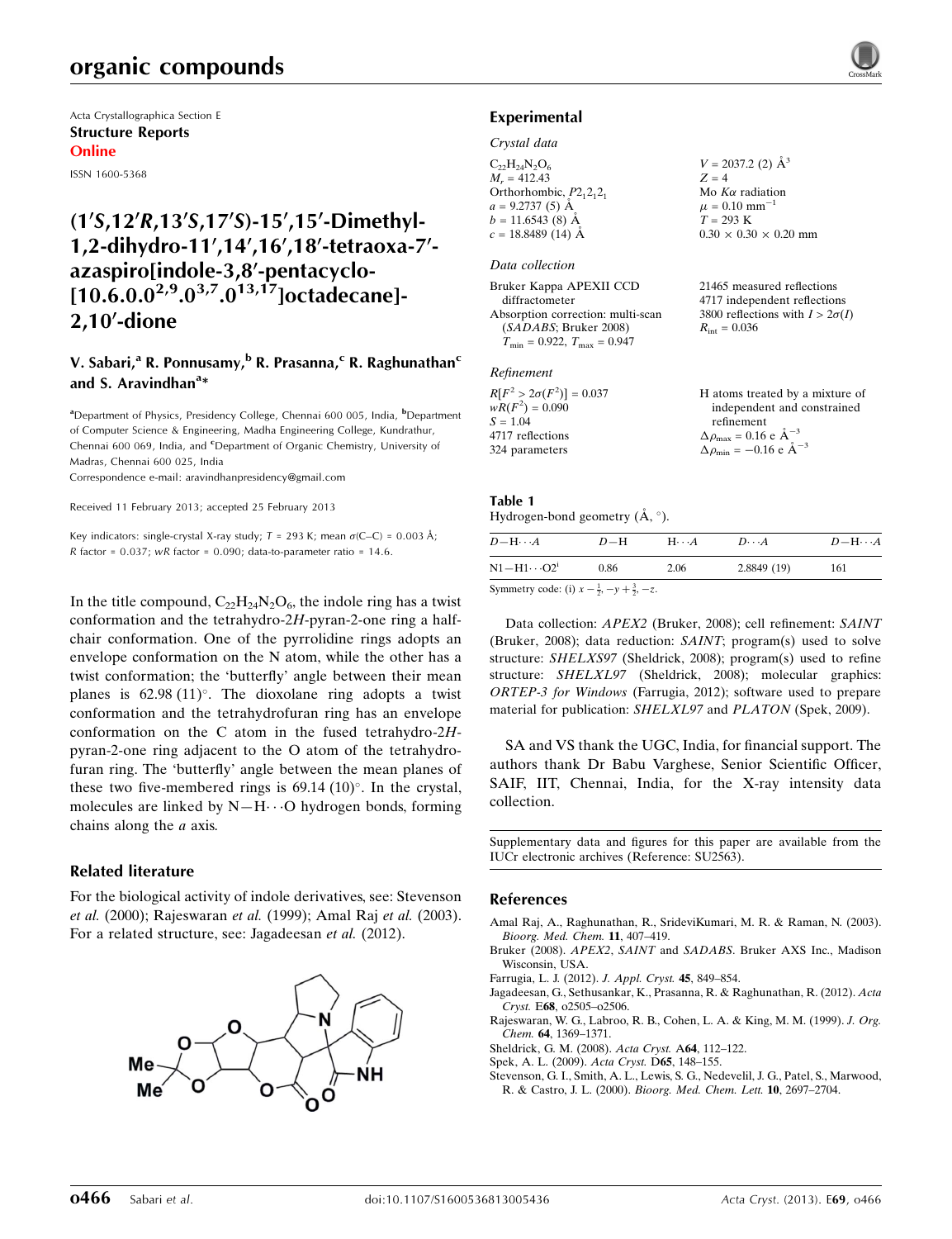# **supporting information**

*Acta Cryst.* (2013). E**69**, o466 [doi:10.1107/S1600536813005436]

# (1'S,12'R,13'S,17'S)-15',15'-Dimethyl-1,2-dihydro-11',14',16',18'-tetraoxa-7'**azaspiro[indole-3,8′-pentacyclo[10.6.0.02,9.03,7.013,17]octadecane]-2,10′-dione**

### **V. Sabari, R. Ponnusamy, R. Prasanna, R. Raghunathan and S. Aravindhan**

#### **S1. Comment**

Indole compounds can be used as bioactive drugs (Stevenson *et al.*, 2000) and have also been proven to display high aldose reductase inhibitory activity (Rajeswaran *et al.*, 1999), and antimicrobial and antifungal activities (Amal Raj *et al.*, 2003).

The molecular structure of the title compound is shown in Fig. 1. The indole ring is essentially planar with the maximum deviation from planarity being 0.123 (2) Å for atom C7. Atom O1 deviates from the mean plane of the indole ring by 0.2095 (13) Å. The tetrahydro-2H-pyran-2-one ring (O3/C13-C17) has a half-chair conformation.

The five-membered pyrrolidine ring (N2/C9-C12) adopts an envelope conformation with atom N2 as the flap; it is  $0.5267(12)$  Å out of the mean plane formed by the other ring atoms. The other pyrrolidine ring  $(N2/C6/C12-C14)$  has a twist conformation on bond N2-C12; the "butter-fly" angle between their mean planes is 62.98 (11)°.

The dioxolane ring (O5/O6/C18-C20) adopts a twist conformation on bond O6-C20. The tetrahydrofuran ring (O4/C16- C19) adopts an envelope conformation with atom C17 deviating from the mean plane of the remaining ring atoms by 0.6286 (17) Å; the "butter-fly" angle between the ring mean planes is 69.14 (10) $^{\circ}$ .

In the crystal, molecules are linked via N-H···O hydrogen bonds forming chains propagating along the a axis direction (Table 1 and Fig. 2).

The title compound exhibits structural similarities with a related structure (Jagadeesan *et al.*, 2012).

#### **S2. Experimental**

A solution of 5,6-Dideoxy-l,2-*O*-isopropylidene-a-*D*-*xylo*-hept-5-enofuranurono-7,3-lactone (300 mg, 1.5 mmol), sarcosine (125 mg, 1.5 mmol) and isatin (210 mg, 1.5 mmol) were refluxed in dry toluene under a  $N_2$  atmosphere for 6–8 h at 383 K using a Dean-Stark apparatus. After the completion of the reaction as indicated by TLC, toluene was evaporated under reduced pressure. The crude product was washed with water and extracted with dichloromethane (4 ×  $20$ mL). The combined organic layers were dried (MgSO<sub>4</sub>) and filtered, concentrated in vacuum. The crude product was purified by column chromatography using hexane:EtOAc (7:3) mixture as eluent. On slow evaporation of the solvents colourless block-like crystals were obtained.

#### **S3. Refinement**

The methine and methylene H atoms were included in calculated positions freely refined. The remainder of the H atoms were included in calculated positions and allowed to ride on their parent atom: C—H = 0.93 - 0.96 Å, N-H = 0.86 Å, with  $U_{\text{iso}} = 1.5U_{\text{eq}}(C\text{-methyl})$ , and  $= 1.2U_{\text{eq}}(C,N)$  for other H atoms.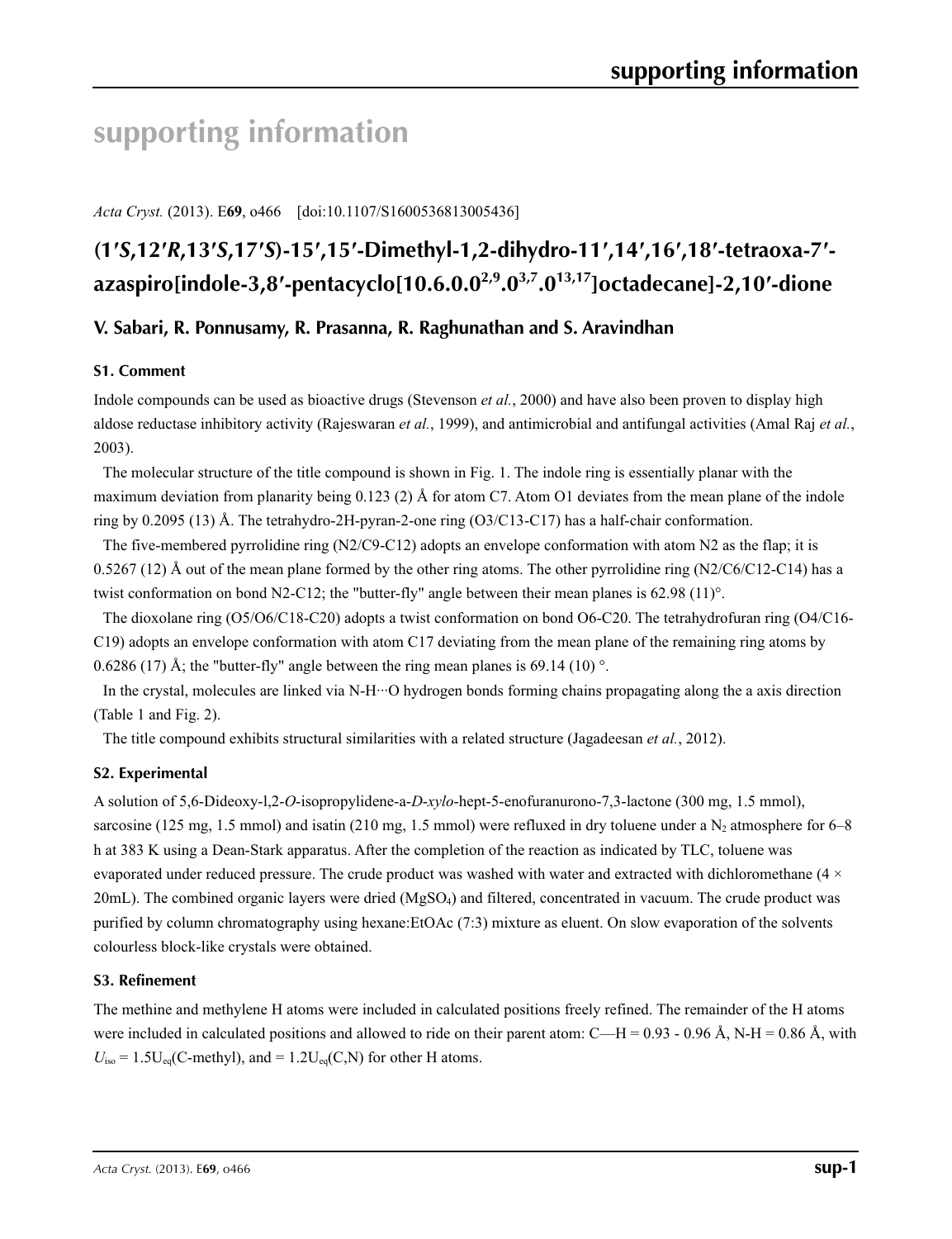

## **Figure 1**

View of the molecular structure of the title molecule, showing the atom labelling. Displacement ellipsoids are drawn at the 30% probability level.



# **Figure 2**

A view along the c axis of the crystal packing of the title compound, showing the N-H···O hydrogen bonds (dashed lines; see Table 1 for details).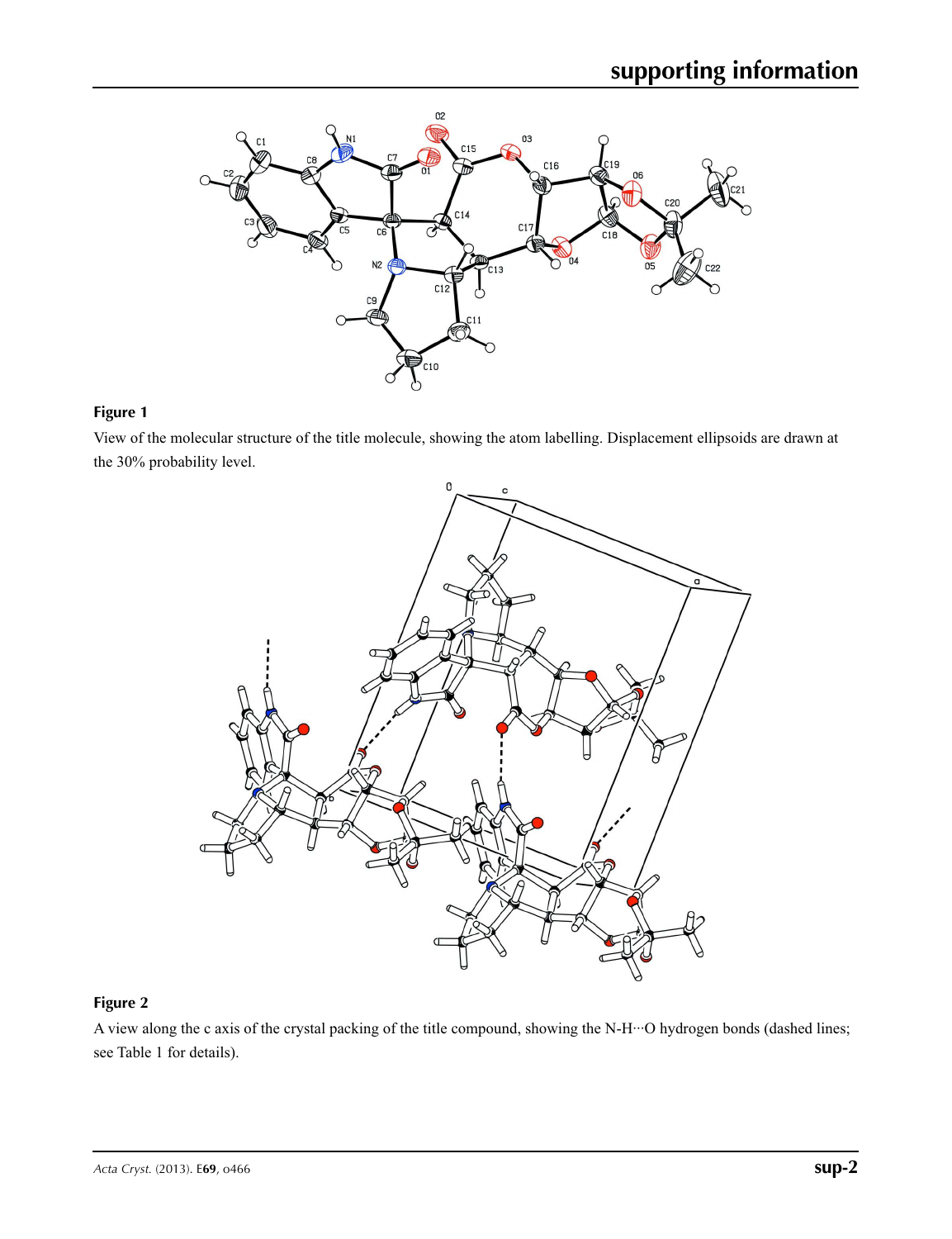# (1'S,12'R,13'S,17'S)-15',15'-Dimethyl-1,2-dihydro-11',14',16',18'-tetraoxa-7'-azaspiro[indole-3,8'**pentacyclo[10.6.0.02,9.03,7.013,17]octadecane]-2,10′-dione**

 $F(000) = 872$  $D_x = 1.345$  Mg m<sup>-3</sup>

 $\theta$  = 2.1–31.2°  $\mu$  = 0.10 mm<sup>-1</sup> *T* = 293 K Block, colourless  $0.30 \times 0.30 \times 0.20$  mm

 $R_{\text{int}} = 0.036$ 

 $h = -6 \rightarrow 12$  $k = -15 \rightarrow 14$ *l* = −24→24

Mo *Kα* radiation,  $\lambda = 0.71073$  Å Cell parameters from 8834 reflections

21465 measured reflections 4717 independent reflections 3800 reflections with  $I > 2\sigma(I)$ 

 $\theta_{\text{max}} = 27.6^{\circ}, \theta_{\text{min}} = 2.1^{\circ}$ 

#### *Crystal data*

 $C_{22}H_{24}N_{2}O_{6}$  $M_r = 412.43$ Orthorhombic,  $P2_12_12_1$ Hall symbol: P 2ac 2ab  $a = 9.2737(5)$  Å  $b = 11.6543(8)$  Å  $c = 18.8489(14)$  Å  $V = 2037.2$  (2)  $\AA$ <sup>3</sup>  $Z = 4$ 

#### *Data collection*

Bruker Kappa APEXII CCD diffractometer Radiation source: fine-focus sealed tube Graphite monochromator *ω* and *φ* scan Absorption correction: multi-scan (*SADABS*; Bruker 2008)  $T_{\text{min}} = 0.922$ ,  $T_{\text{max}} = 0.947$ 

#### *Refinement*

| Refinement on $F^2$<br>Least-squares matrix: full | Hydrogen site location: inferred from<br>neighbouring sites    |
|---------------------------------------------------|----------------------------------------------------------------|
| $R[F^2 > 2\sigma(F^2)] = 0.037$                   | H atoms treated by a mixture of independent                    |
| $wR(F^2) = 0.090$                                 | and constrained refinement                                     |
| $S = 1.04$                                        | $w = 1/[\sigma^2(F_0^2) + (0.0451P)^2 + 0.1058P]$              |
| 4717 reflections                                  | where $P = (F_o^2 + 2F_c^2)/3$                                 |
| 324 parameters                                    | $(\Delta/\sigma)_{\text{max}} = 0.002$                         |
| 0 restraints                                      | $\Delta \rho_{\text{max}} = 0.16 \text{ e A}^{-3}$             |
| Primary atom site location: structure-invariant   | $\Delta \rho_{\rm min} = -0.16 \text{ e } \text{\AA}^{-3}$     |
| direct methods                                    | Extinction correction: SHELXL97 (Sheldrick,                    |
| Secondary atom site location: difference Fourier  | 2008), $Fc^* = kFc[1+0.001xFc^2\lambda^3/sin(2\theta)]^{-1/4}$ |
| map                                               | Extinction coefficient: 0.0043 (7)                             |

#### *Special details*

**Geometry**. All e.s.d.'s (except the e.s.d. in the dihedral angle between two l.s. planes) are estimated using the full covariance matrix. The cell e.s.d.'s are taken into account individually in the estimation of e.s.d.'s in distances, angles and torsion angles; correlations between e.s.d.'s in cell parameters are only used when they are defined by crystal symmetry. An approximate (isotropic) treatment of cell e.s.d.'s is used for estimating e.s.d.'s involving l.s. planes.

**Refinement**. Refinement of  $F^2$  against ALL reflections. The weighted *R*-factor  $wR$  and goodness of fit *S* are based on  $F^2$ , conventional *R*-factors *R* are based on *F*, with *F* set to zero for negative  $F^2$ . The threshold expression of  $F^2 > \sigma(F^2)$  is used only for calculating *R*-factors(gt) *etc*. and is not relevant to the choice of reflections for refinement. *R*-factors based on *F*<sup>2</sup> are statistically about twice as large as those based on *F*, and *R*- factors based on ALL data will be even larger.

*Fractional atomic coordinates and isotropic or equivalent isotropic displacement parameters (Å<sup>2</sup>)* 

|      | ⋏        |            |            | $U_{\rm iso}*/U_{\rm eq}$ |
|------|----------|------------|------------|---------------------------|
| H9A  | 0.090(2) | 0.2846(19) | 0.0396(11) | $0.064(6)*$               |
| H11A | 0.384(2) | 0.2235(18) | 0.1817(11) | $0.059(6)$ *              |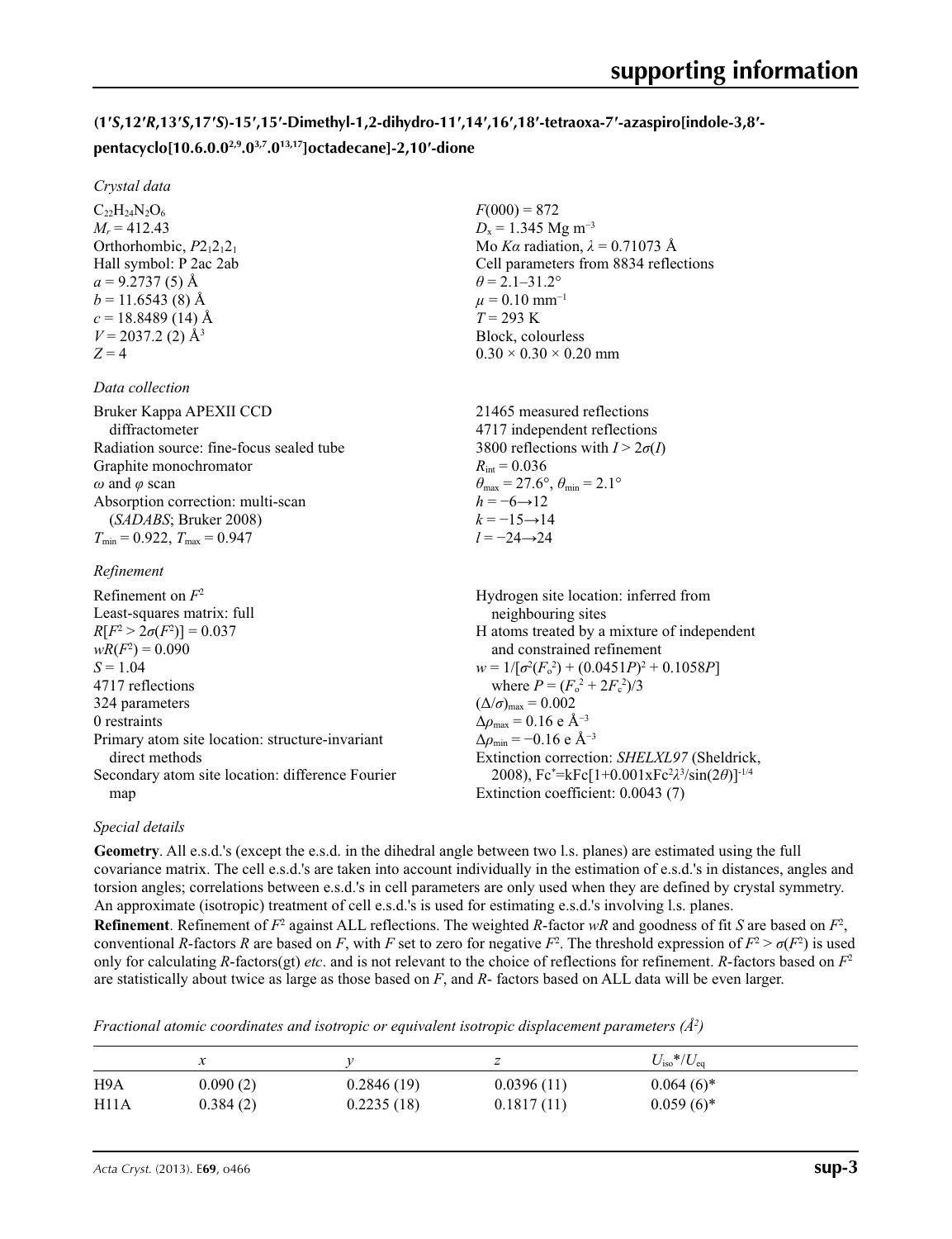| H11B             | 0.251(2)    | 0.278(2)    | 0.2138(12)     | $0.078(7)$ * |
|------------------|-------------|-------------|----------------|--------------|
| H10B             | 0.242(3)    | 0.136(3)    | 0.1028(15)     | $0.109(10)*$ |
| H10A             | 0.115(4)    | 0.178(4)    | 0.1375(19)     | $0.162(15)*$ |
| H12              | 0.3470(19)  | 0.4460(16)  | 0.1690(10)     | $0.044(5)$ * |
| H9B              | 0.251(2)    | 0.2576(16)  | 0.0170(10)     | $0.051(5)$ * |
| H17              | 0.6125(17)  | 0.3803(14)  | 0.1785(9)      | $0.031(4)$ * |
| H16              | 0.5679(19)  | 0.5796(16)  | 0.1708(10)     | $0.041(5)$ * |
| H14              | 0.4660(17)  | 0.4184(14)  | $-0.0175(9)$   | $0.034(4)$ * |
| H18              | 0.929(2)    | 0.4543(16)  | 0.0878(10)     | $0.049(5)$ * |
| H13              | 0.4947(16)  | 0.3027(15)  | 0.0749(8)      | $0.030(4)$ * |
|                  |             |             |                |              |
| H19              | 0.8300(18)  | 0.6200(17)  | 0.1434(9)      | $0.042(5)$ * |
| O <sub>4</sub>   | 0.74044(11) | 0.37954(10) | 0.09447(6)     | 0.0428(3)    |
| O <sub>1</sub>   | 0.30443(14) | 0.64064(10) | 0.11353(7)     | 0.0494(3)    |
| C13              | 0.48045(16) | 0.37792(13) | 0.08903(9)     | 0.0321(3)    |
| O2               | 0.51578(14) | 0.62812(10) | $-0.03068(7)$  | 0.0553(4)    |
| N2               | 0.22433(13) | 0.39789(11) | 0.08173(7)     | 0.0343(3)    |
| O <sub>3</sub>   | 0.62164(13) | 0.59996(10) | 0.07089(7)     | 0.0458(3)    |
| O <sub>6</sub>   | 0.79932(13) | 0.52782(12) | 0.23306(6)     | 0.0519(3)    |
| O <sub>5</sub>   | 0.91693(13) | 0.38056(12) | 0.18080(7)     | 0.0553(4)    |
| N1               | 0.14101(17) | 0.64572(13) | 0.02193(9)     | 0.0517(4)    |
| H1               | 0.0942      | 0.7067      | 0.0334         | $0.062*$     |
| C14              | 0.44834(16) | 0.45548(13) | 0.02581(9)     | 0.0321(3)    |
| C17              | 0.61096(16) | 0.41353(14) | 0.13092(9)     | 0.0346(3)    |
| C <sub>5</sub>   | 0.20045(16) | 0.48417(13) | $-0.03945(9)$  | 0.0364(4)    |
| C12              | 0.33988(16) | 0.37913(14) | 0.13385(9)     | 0.0353(4)    |
| C7               | 0.24724(18) | 0.59935(14) | 0.06148(9)     | 0.0392(4)    |
| C11              | 0.3016(2)   | 0.26639(17) | 0.17006(12)    | 0.0498(5)    |
| C16              | 0.63188(18) | 0.54190(14) | 0.13806(9)     | 0.0382(4)    |
| C8               | 0.11618(19) | 0.58297(15) | $-0.03980(10)$ | 0.0465(4)    |
| C <sub>4</sub>   | 0.20154(18) | 0.41338(15) | $-0.09800(9)$  | 0.0435(4)    |
| H <sub>4</sub>   | 0.2601      | 0.3486      | $-0.0991$      | $0.052*$     |
| C6               | 0.28163(15) | 0.47975(12) | 0.02961(8)     | 0.0329(3)    |
| C15              | 0.53006(18) | 0.56665(14) | 0.02019(9)     | 0.0386(4)    |
| C9               | 0.1869(2)   |             |                | 0.0471(4)    |
|                  |             | 0.28246(15) | 0.05469(11)    |              |
| C19              | 0.78866(19) | 0.54907(17) | 0.15952(10)    | 0.0439(4)    |
| C20              | 0.91327(19) | 0.4474(2)   | 0.24389(11)    | 0.0555(5)    |
| C1               | 0.0264(2)   | 0.6093(2)   | $-0.09595(12)$ | 0.0644(6)    |
| H <sub>1</sub> A | $-0.0322$   | 0.6740      | $-0.0951$      | $0.077*$     |
| C <sub>3</sub>   | 0.1137(2)   | 0.44023(19) | $-0.15530(10)$ | 0.0558(5)    |
| H <sub>3</sub>   | 0.1136      | 0.3933      | $-0.1952$      | $0.067*$     |
| C18              | 0.85583(18) | 0.44176(16) | 0.12504(10)    | 0.0437(4)    |
| C <sub>2</sub>   | 0.0269(2)   | 0.5360(2)   | $-0.15326(12)$ | 0.0688(6)    |
| H2               | $-0.0330$   | 0.5516      | $-0.1916$      | $0.083*$     |
| C10              | 0.2036(3)   | 0.2056(2)   | 0.11837(16)    | 0.0706(7)    |
| C21              | 1.0539(2)   | 0.5104(3)   | 0.25265(17)    | 0.0961(10)   |
| H21B             | 1.1302      | 0.4561      | 0.2602         | $0.144*$     |
| H21C             | 1.0476      | 0.5610      | 0.2927         | $0.144*$     |
| H21A             | 1.0736      | 0.5542      | 0.2106         | $0.144*$     |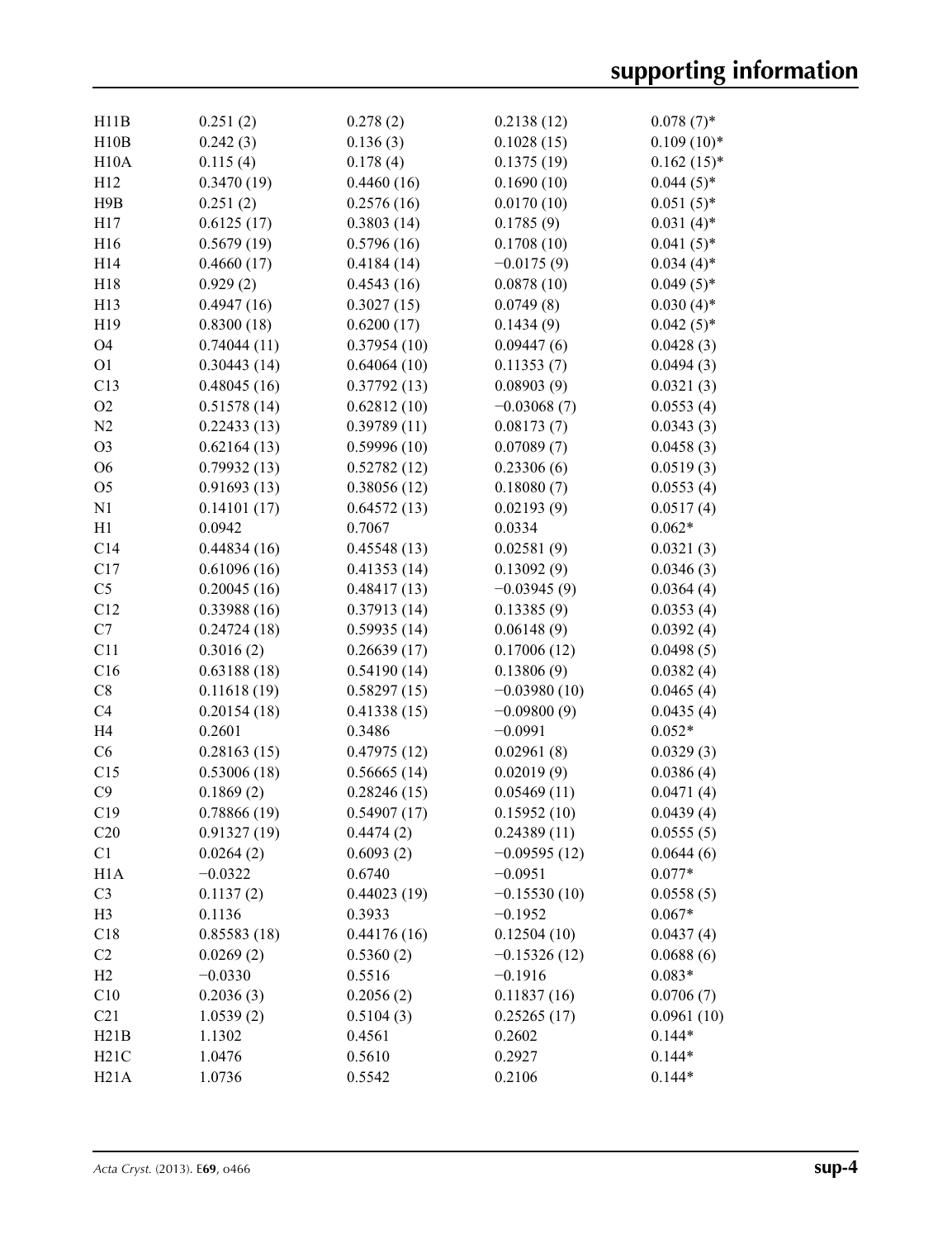# **supporting information**

| C <sub>22</sub> | 0.8736(3) | 0.3709(3) | 0.30471(13) | 0.0978(10) |
|-----------------|-----------|-----------|-------------|------------|
| H22A            | 0.9498    | 0.3167    | 0.3128      | $0.147*$   |
| H22C            | 0.7862    | 0.3306    | 0.2937      | $0.147*$   |
| H22B            | 0.8595    | 0.4165    | 0.3466      | $0.147*$   |

*Atomic displacement parameters (Å2 )*

|                | $U^{11}$   | $U^{22}$   | $U^{33}$   | $U^{12}$      | $U^{13}$      | $U^{23}$      |
|----------------|------------|------------|------------|---------------|---------------|---------------|
| O4             | 0.0336(5)  | 0.0432(6)  | 0.0518(7)  | 0.0007(5)     | 0.0049(5)     | $-0.0152(6)$  |
| O <sub>1</sub> | 0.0596(7)  | 0.0338(6)  | 0.0546(8)  | 0.0031(5)     | $-0.0002(6)$  | $-0.0115(6)$  |
| C13            | 0.0352(7)  | 0.0216(8)  | 0.0394(9)  | 0.0007(6)     | 0.0028(6)     | $-0.0012(7)$  |
| O2             | 0.0696(8)  | 0.0466(7)  | 0.0496(8)  | $-0.0215(6)$  | $-0.0061(6)$  | 0.0149(6)     |
| N <sub>2</sub> | 0.0331(6)  | 0.0280(6)  | 0.0419(7)  | $-0.0016(5)$  | 0.0016(5)     | 0.0005(6)     |
| O <sub>3</sub> | 0.0509(7)  | 0.0329(6)  | 0.0535(7)  | $-0.0120(6)$  | $-0.0089(6)$  | 0.0030(6)     |
| O <sub>6</sub> | 0.0454(7)  | 0.0664(9)  | 0.0441(7)  | 0.0126(6)     | $-0.0043(5)$  | $-0.0161(6)$  |
| O <sub>5</sub> | 0.0511(7)  | 0.0602(9)  | 0.0545(8)  | 0.0143(6)     | $-0.0071(6)$  | $-0.0121(7)$  |
| N1             | 0.0562(9)  | 0.0333(8)  | 0.0657(10) | 0.0160(7)     | $-0.0051(8)$  | $-0.0021(8)$  |
| C14            | 0.0336(7)  | 0.0280(8)  | 0.0346(8)  | $-0.0032(6)$  | 0.0036(6)     | $-0.0044(7)$  |
| C17            | 0.0335(8)  | 0.0327(8)  | 0.0375(9)  | 0.0038(6)     | 0.0040(7)     | $-0.0002(7)$  |
| C <sub>5</sub> | 0.0356(8)  | 0.0292(8)  | 0.0444(9)  | $-0.0045(6)$  | $-0.0007(7)$  | 0.0028(7)     |
| C12            | 0.0367(8)  | 0.0330(8)  | 0.0362(9)  | 0.0007(7)     | 0.0041(6)     | 0.0002(7)     |
| C7             | 0.0423(8)  | 0.0278(8)  | 0.0474(10) | 0.0007(7)     | 0.0057(8)     | $-0.0012(7)$  |
| C11            | 0.0486(10) | 0.0453(11) | 0.0554(12) | $-0.0017(9)$  | 0.0066(9)     | 0.0142(9)     |
| C16            | 0.0405(8)  | 0.0339(9)  | 0.0402(9)  | $-0.0007(7)$  | $-0.0011(7)$  | $-0.0050(7)$  |
| C8             | 0.0477(9)  | 0.0358(9)  | 0.0559(11) | 0.0019(8)     | $-0.0069(9)$  | 0.0064(9)     |
| C4             | 0.0430(9)  | 0.0398(9)  | 0.0478(10) | $-0.0094(8)$  | $-0.0006(8)$  | $-0.0002(8)$  |
| C <sub>6</sub> | 0.0336(7)  | 0.0245(7)  | 0.0404(9)  | $-0.0003(6)$  | 0.0016(6)     | $-0.0007(7)$  |
| C15            | 0.0412(8)  | 0.0328(8)  | 0.0418(9)  | $-0.0052(7)$  | 0.0030(7)     | 0.0011(8)     |
| C9             | 0.0533(11) | 0.0297(9)  | 0.0584(12) | $-0.0073(8)$  | 0.0010(10)    | $-0.0008(8)$  |
| C19            | 0.0434(9)  | 0.0417(10) | 0.0466(10) | $-0.0042(8)$  | $-0.0017(8)$  | $-0.0079(8)$  |
| C20            | 0.0406(9)  | 0.0743(14) | 0.0518(11) | 0.0117(9)     | $-0.0063(8)$  | $-0.0156(11)$ |
| C1             | 0.0631(12) | 0.0561(12) | 0.0740(15) | 0.0123(11)    | $-0.0187(11)$ | 0.0104(11)    |
| C <sub>3</sub> | 0.0543(11) | 0.0626(13) | 0.0504(11) | $-0.0167(10)$ | $-0.0088(9)$  | $-0.0014(10)$ |
| C18            | 0.0340(8)  | 0.0526(11) | 0.0445(10) | $-0.0053(7)$  | 0.0061(8)     | $-0.0099(9)$  |
| C2             | 0.0627(13) | 0.0754(15) | 0.0684(15) | $-0.0042(12)$ | $-0.0246(11)$ | 0.0161(13)    |
| C10            | 0.0868(17) | 0.0419(12) | 0.0830(17) | $-0.0201(12)$ | $-0.0164(14)$ | 0.0179(12)    |
| C21            | 0.0457(12) | 0.119(2)   | 0.123(2)   | 0.0087(14)    | $-0.0179(13)$ | $-0.057(2)$   |
| C22            | 0.108(2)   | 0.126(3)   | 0.0594(15) | 0.040(2)      | $-0.0009(14)$ | 0.0199(17)    |

*Geometric parameters (Å, º)*

| $O4 - C18$  | 1.415(2)   | $C7-C6$       | 1.551(2)  |  |
|-------------|------------|---------------|-----------|--|
| $O4 - C17$  | 1.4390(18) | $C11 - C10$   | 1.509(3)  |  |
| $O1-C7$     | 1.215(2)   | $C11-H11A$    | 0.94(2)   |  |
| $C13 - C17$ | 1.503(2)   | $C11 - H11B$  | 0.96(2)   |  |
| $C13 - C14$ | 1.525(2)   | $C16 - C19$   | 1.511(2)  |  |
| $C13 - C12$ | 1.553(2)   | $C16$ —H $16$ | 0.962(19) |  |
| $C13$ —H13  | 0.925(17)  | $C8-C1$       | 1.381(3)  |  |
|             |            |               |           |  |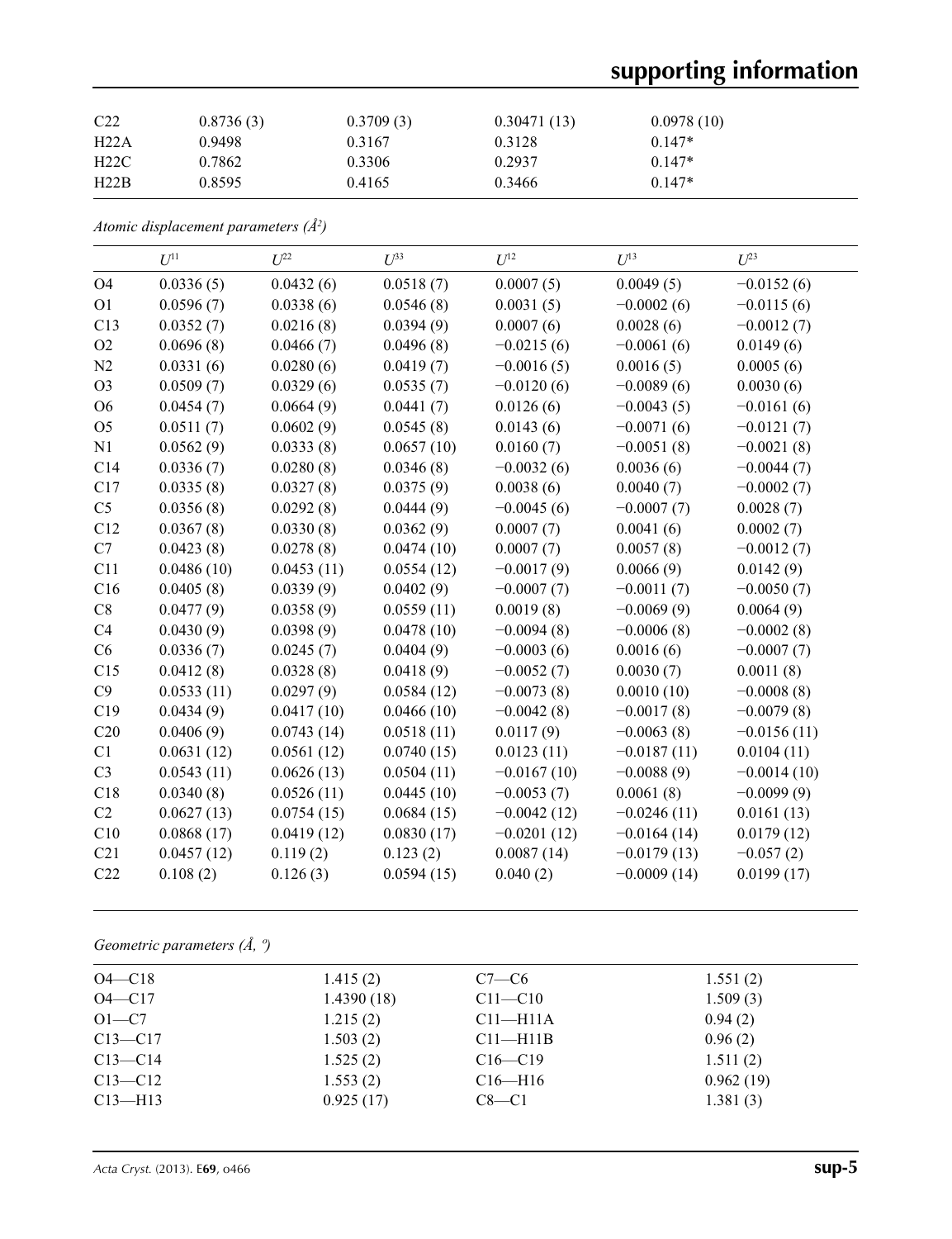| $O2 - C15$        | 1.204(2)   | $C4 - C3$           | 1.388(3)   |
|-------------------|------------|---------------------|------------|
| $N2-C6$           | 1.469(2)   | $C4 - H4$           | 0.9300     |
| $N2 - C12$        | 1.470(2)   | $C9 - C10$          | 1.506(3)   |
| $N2-C9$           | 1.480(2)   | $C9 - H9A$          | 0.95(2)    |
| $O3 - C15$        | 1.336(2)   | $C9 - H9B$          | 0.97(2)    |
| $O3 - C16$        | 1.439(2)   | $C19 - C18$         | 1.541(2)   |
| $O6 - C19$        | 1.411(2)   | $C19 - H19$         | 0.961(19)  |
| $O6 - C20$        | 1.427(2)   | $C20 - C22$         | 1.498(3)   |
| $O5-C18$          | 1.391(2)   | $C20 - C21$         | 1.505(3)   |
| $O5 - C20$        | 1.422(2)   | $C1-C2$             | 1.377(3)   |
| $N1 - C7$         | 1.348(2)   | $Cl-H1A$            | 0.9300     |
| $N1 - C8$         |            | $C3-C2$             |            |
|                   | 1.393(2)   |                     | 1.376(3)   |
| $N1 - H1$         | 0.8600     | $C3-H3$             | 0.9300     |
| $C14 - C15$       | 1.505(2)   | $C18 - H18$         | 0.985(19)  |
| $C14-C6$          | 1.573(2)   | $C2-H2$             | 0.9300     |
| $C14 - H14$       | 0.938(17)  | $C10 - H10B$        | 0.93(3)    |
| $C17 - C16$       | 1.515(2)   | $C10 - H10A$        | 0.95(4)    |
| $C17 - H17$       | 0.977(17)  | $C21 - H21B$        | 0.9600     |
| $C5-C4$           | 1.378(2)   | $C21 - H21C$        | 0.9600     |
| $C5-C8$           | 1.392(2)   | $C21 - H21A$        | 0.9600     |
| $C5-C6$           | 1.505(2)   | $C22-H22A$          | 0.9600     |
| $C12 - C11$       | 1.523(2)   | $C22 - H22C$        | 0.9600     |
| $C12 - H12$       | 1.026(19)  | $C22 - H22B$        | 0.9600     |
|                   |            |                     |            |
| $C18 - 04 - C17$  | 107.19(11) | $N2-C6-C7$          | 104.49(12) |
| $C17 - C13 - C14$ | 113.82(13) | $C5-C6-C7$          | 101.62(13) |
| $C17 - C13 - C12$ | 112.80(14) | $N2-C6-C14$         | 105.62(12) |
| $C14 - C13 - C12$ | 104.82(12) | $C5-C6-C14$         | 117.28(13) |
| $C17 - C13 - H13$ | 107.3(10)  | $C7-C6-C14$         | 112.42(12) |
| $C14 - C13 - H13$ | 111.4(10)  | $O2 - C15 - O3$     | 117.81(14) |
| $C12-C13-H13$     | 106.6(10)  | $O2 - C15 - C14$    | 120.85(15) |
| $C6 - N2 - C12$   | 106.25(11) | $O3-C15-C14$        | 121.33(15) |
| $C6 - N2 - C9$    | 116.41(13) | $N2 - C9 - C10$     | 104.02(17) |
| $C12 - N2 - C9$   | 105.42(13) | $N2$ –C9–H9A        | 107.6(14)  |
|                   |            |                     |            |
| $C15 - 03 - C16$  | 122.32(12) | $C10-C9-$ H9A       | 110.7(13)  |
| $C19 - 06 - C20$  | 107.92(14) | $N2$ – $C9$ – $H9B$ | 112.2(11)  |
| $C18 - 05 - C20$  | 109.96(15) | C10-C9-H9B          | 110.0(11)  |
| $C7 - N1 - C8$    | 111.83(14) | Н9А-С9-Н9В          | 112.0(17)  |
| $C7 - N1 - H1$    | 124.1      | $O6-C19-C16$        | 108.69(15) |
| $C8 - N1 - H1$    | 124.1      | $O6-C19-C18$        | 104.10(15) |
| $C15-C14-C13$     | 117.84(13) | $C16-C19-C18$       | 103.36(14) |
| $C15-C14-C6$      | 110.08(13) | O6-C19-H19          | 115.7(10)  |
| $C13 - C14 - C6$  | 105.24(12) | $C16-C19-H19$       | 110.3(10)  |
| $C15 - C14 - H14$ | 104.3(10)  | $C18 - C19 - H19$   | 113.9(10)  |
| $C13 - C14 - H14$ | 111.9(10)  | $O5 - C20 - O6$     | 104.94(14) |
| $C6 - C14 - H14$  | 107.1(10)  | $O5 - C20 - C22$    | 108.7(2)   |
| $O4 - C17 - C13$  | 110.19(13) | $O6 - C20 - C22$    | 108.59(17) |
| $O4 - C17 - C16$  | 101.97(13) | $O5 - C20 - C21$    | 109.76(17) |